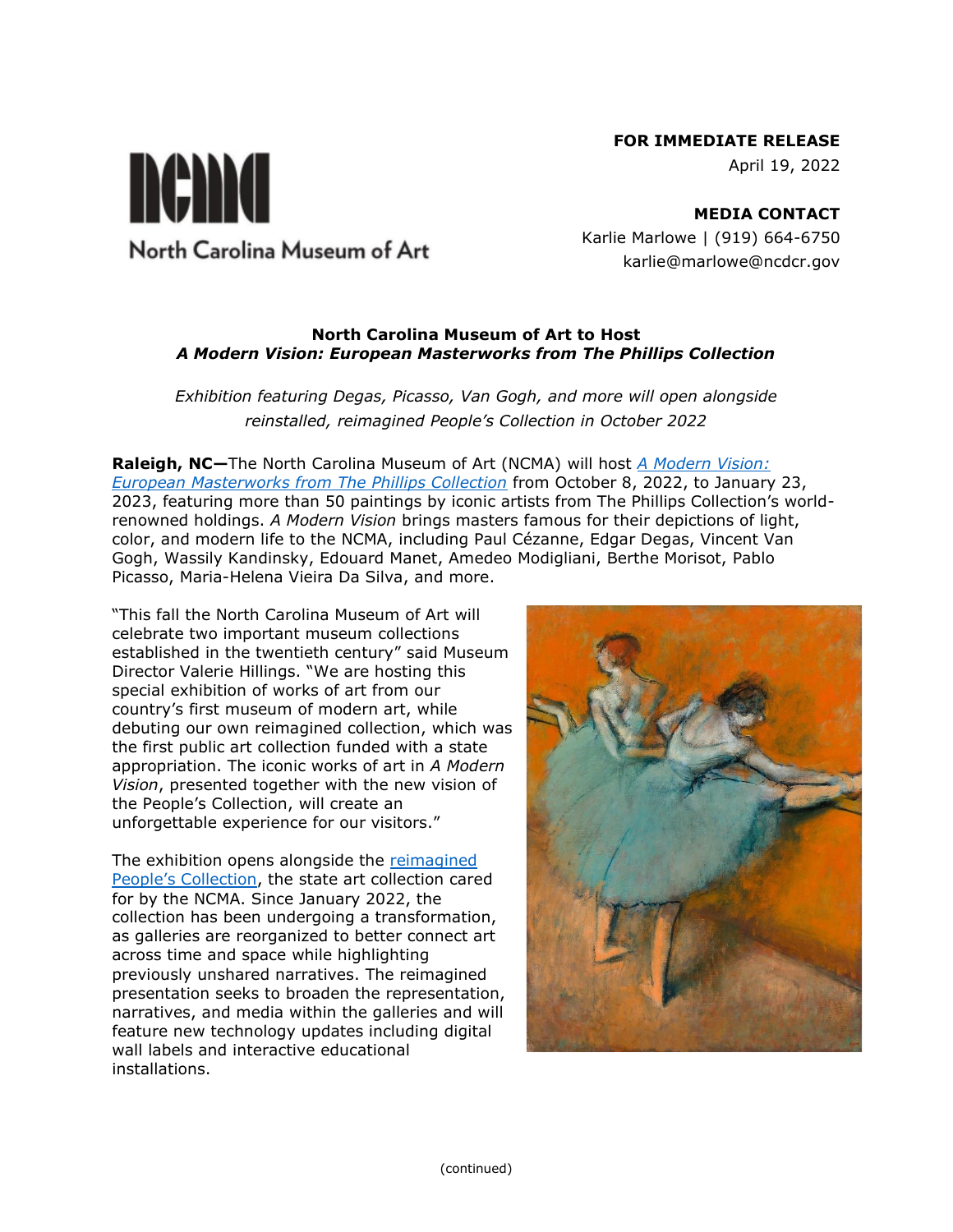

The Phillips Collection was America's first museum of modern art, opening its doors in Washington, DC, in 1921. The Phillips's collection and mission pay tribute to the distinctive eye and collecting vision of its founder, Duncan Phillips. Phillips wanted to define modern art and its origins, starting with art from the 19th century and moving well into the 20th century. He installed works by different artists, together across time and place, to discover new relationships among them, aiming to capture the artists' voices rather than their place in art history. The NCMA is exploring a similar approach with the reorganization of the People's

Collection, offering multiple perspectives on given themes, techniques, and histories. Phillips considered his museum to be an educational institution that would support living artists, whose work he also acquired and whom he hoped would be inspired by the "few great masters" in his collection. Similarly, the NCMA aims to steward and share the people's art collection, inspiring creativity by connecting diverse communities to cultural and natural resources.

This exhibition expresses Duncan Phillips's belief that his museum gathered "congenial spirits among artists from different parts of the world and from different periods of time" to demonstrate "that art is a universal language." The NCMA explores the same beliefs in new thematic galleries throughout the Museum, weaving throughlines in the stories that art can tell.

Exhibition tickets will go on sale for members Wednesday, August 3, and for nonmembers Wednesday, August 24.

The People's Collection is free to visit; no ticket required. The reinstallation's opening will be celebrated with a variety of community programs; more details on these events will be announced this spring.

# **Image Captions (top to bottom):**

Hilaire-Germain-Edgar Degas, *Dancers at the Barre*, circa 1900, oil on canvas, 51 1/4 x 38 1/2 in., The Phillips Collection, Washington, DC, Acquired 1944

Vincent van Gogh, *The Road Menders*, 1889, oil on canvas, 29 x 36 1/2 in., The Phillips Collection, Washington, DC, Acquired 1949

### **About the Exhibition:**

This exhibition is organized by The Phillips Collection, Washington, DC.

In Raleigh additional support for this exhibition is made possible, in part, by the North Carolina Department of Natural and Cultural Resources; the North Carolina Museum of